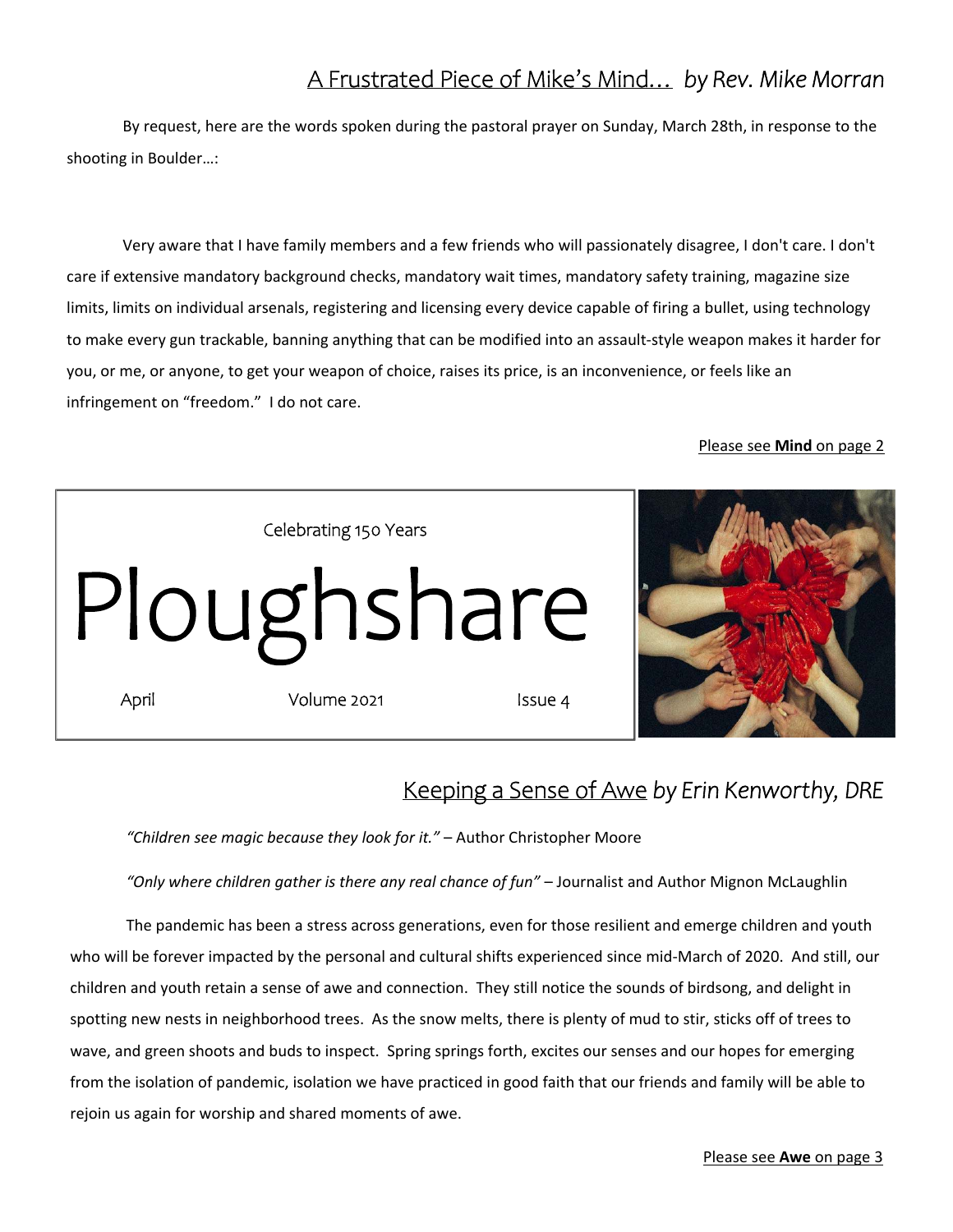#### **Mind** from page 1

I am aware that none of these things will stop all mass shootings or dissuade all domestic terrorists. But if they will collectively provide a sufficient hurdle that avoids just one more mass shooting, just one ‐ if just one life is saved from someone getting frustrated at the difficulty of getting that weapon, or having to stop and reload, that is totally ok with me.

Don't tell me I am politicizing a tragedy. Don't waste my time with straw arguments about the government coming for your guns. I'd just like it to be much harder for the next cowardly psychopath to take out his personal pain on the rest of us, or at least lower the body count. Personally, I would be ok with the kinds of gun laws and outright bans they have in countries with 1/100th the gun violence that we have. But since gun voters clearly don't value human life as much as they value guns, I'll settle for the above.

To be clear, I do not expect any action from our lawmakers. They have repeatedly shown that they are far more afraid of gun voters and the NRA than they are of more dead Americans, even dead children. But I am not afraid of gun voters or the NRA. I am afraid of the next cowardly psychopath with an arsenal that was far too easy to obtain.

Peace,

Mike

# Experience Sunday Service Online Without a Computer

People can attend our Sunday service virtually even without a computer. From a telephone dial 312-626-6799, 646-558-8656, or 301-715-8592. When prompted enter the meeting ID 466 677 668 and the password 454623.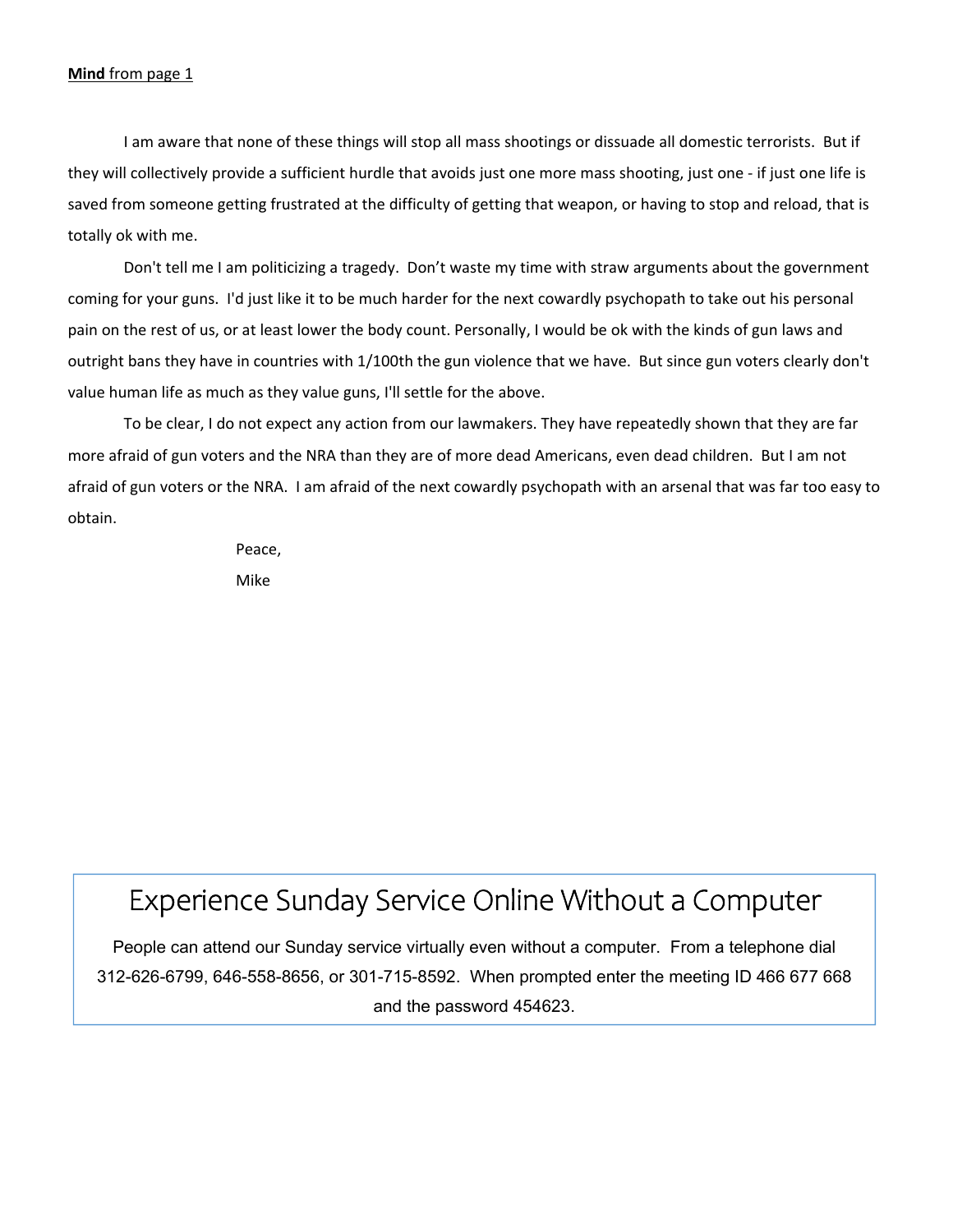#### **Awe** from page 1

Many of us, myself included, have been awed by the science‐based response to the pandemic, which has resulted in a vaccine that will help us back into the presence and arms of those we most miss. How amazing the speed, the efficacy, the collaboration that has brought vaccinations into our arms in growing numbers! I am grateful for the curiosity, the imaginations, and the dedication of scientists who once were children looking for magic, grown to adults who work to manifest "magic" in our world and in our lives. By my next Ploughshare article, the state of Colorado will have opened vaccinations to anyone over the age of 18, and even to some 16 and 17 year olds who can obtain a dose of the Pfizer version. This is exciting news! Though we know that not everyone will want, or will be able to receive a vaccine, perhaps enough will get their dose to effectively control the spread and the impact of Covid‐19.

What fun we will have when we are once again able to gather! And I implore us to remember the wisdom that Author Mignon McLaughlin imparts. Let us not leave behind those among us who are full of fun and possibility. Let us remember that while vaccines become more accessible to adults, a significant portion of our congregation remain unable to receive the awe‐inspiring doses of science "magic" that bring peace of mind and a sense of improved safety. Let us find the patience to be fully inclusive of all our vulnerable community members. Because that is where the real magic and fun will be found. Progress is being made on vaccinations for children, and it will rightly, take time to run trials, evaluate data, and complete the due diligence to keep our kids healthy and safe.

When we do fully and safely gather, I encourage you now to think about how you will engage our community with your enthusiasm, your gifts, and your own sense of awe and wonder. Our babies, toddlers, children, tweens, and youth are fun, magical, thought‐provoking, and full of awe. Might you be willing to foster relationships, rather than keeping that awe at a distance? Might you get proximate by volunteering to spend a few hours within the joy of their presence? Think on it. We don't have a specific ask, nor are ready to receive your answer quite yet. We are not yet arrived at the time to organize classes, but I offer you the invitation to consider how you might get to know these vital members of our community. I am beginning to plan what could be, but I will not be able to deliver programming alone, or by staff alone. Soon, we will ask for volunteers. We have an awesome fun time.

Be well, be vaccinated, be patient. We shall be together again.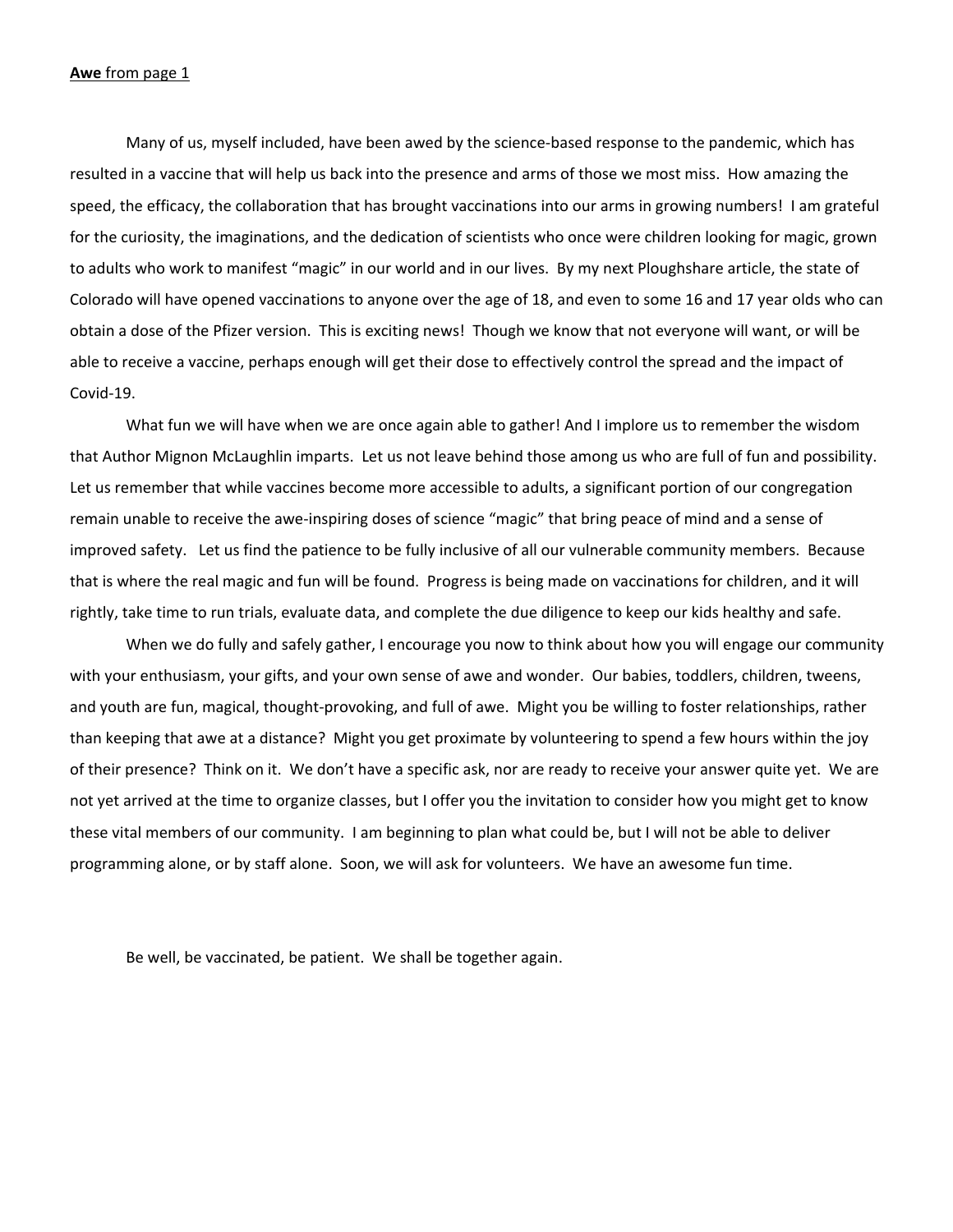### A Song of Spring *by Robyn Rissman, Trustee, First Unitarian Board of Trustees*

Every late winter (about exactly the time I'm writing this), I think to myself, I've never been happier to see spring come as I am this year. And every year it's true. Last year, during those first terrifying weeks of the pandemic, it was the truest it had ever been. Until this year. It makes my heart sing to see the return of the light. The bulb flowers shooting up tender green leaves, and the early birds, the crocuses and the mini-iris and the snowdrops, quietly unleashing the joy of their blooms on passersby. Just this morning we saw a nesting pair of house finches examining some real-estate on our back porch—a beautiful nest used by robins in years past. The hope that with the return of the warming sun and longer days, we'll once again be able to see friends and family out of doors after a long winter of isolation. That the vaccines will bring us a chance to gather once again, including here in this beloved community.

And of course, it brings the time‐honored ritual of spring cleaning. Last year, lockdown saw many of us emptying out closets and basements and attics filled with the relics of a lifetime (and an über-consumerist culture) many of which hadn't been cleaned out or perhaps even thought of in years. As the light at the end of the tunnel inches closer to a return to the joys of the Before Times, I know many of us are also thinking about what we wish to sweep away of those times, those things that no longer (or never did) serve us or our siblings in humanity.

What joys of spring are you most eagerly anticipating? What will you spring clean from your thoughts and heart?

In years past, I used a journal called The Essene Book of Days, a lovely work that focuses in part on the yearly rhythms and cycles of nature. There was always a seasonal focus to meditate on and I perpetually looked forward to the first one that hinted at spring: "Brooks run free and buds appear." It would become a late winter mantra of sorts that let me relax into the knowledge that no matter how long the winter seemed, spring would always break its hold. From there, it was "Buds unfold to early flowers," and then "Flowers announce the promise of fruit," and so on.

As we welcome the joys of spring, I wish for you a rebirth in whatever way you seek. As Anita Krizzan says, "Spring will come and so will happiness. Hold on. Life will get warmer." May you be warm again very soon.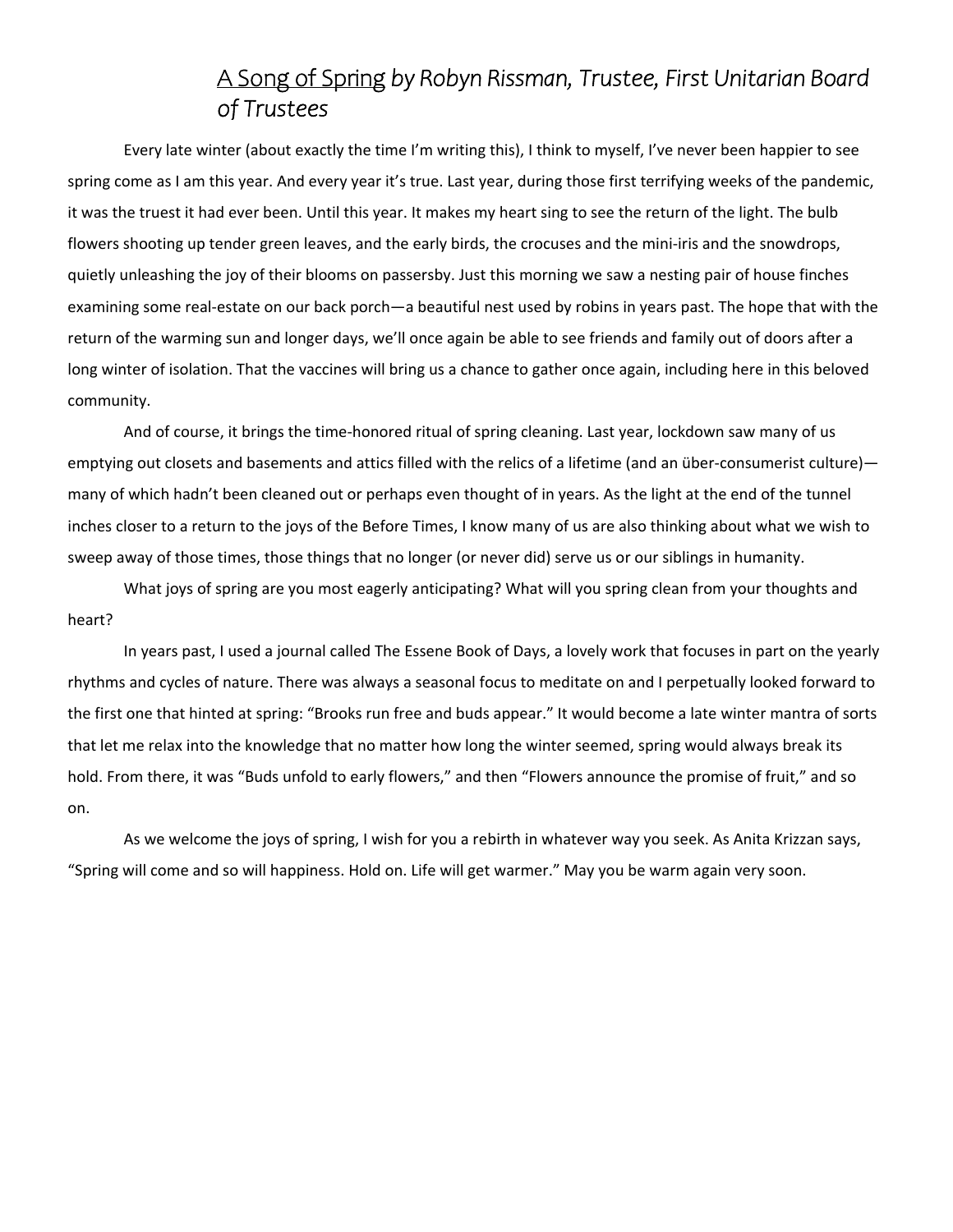### From the Archive *found by the Archive Committee*

I found the pieces of this story by the accident of opening a booklet. It is an excerpt from what looks like two articles by John Kokish, Denver Post Staff Writer and published around February 12, 1966. Enjoy!

#### UNITARIAN BOY RULED UNFIT TO TESTIFY

James P. Wesley was sued in Denver court by his former wife, Nina Wesley for custody of their three children. The father had received custody when they divorced in 1963. His attorney, Harry K. Nier, Jr. attempted to call as a witness their 12-year-old son to testify that he wanted to remain with his father. The judge questioned the boy to determine if he understood the oath.

"Do you understand what a lie is?" Judge Keating asked.

" Yes," the boy replied.

"And what will happen if you tell a lie," the judge asked.

"Well, if you discover it, I would be in pretty bad trouble," the boy said.

"Suppose I didn't discover it?"

"I would feel guilty."

"Would you feel that you could tell a lie if no one would discover it?"

"I don't think so."

"Would you be punished if you told a lie," the judge asked.

"Yes," the boy said.

"By whom?"

"Myself."

"No, I mean, son, if you told a lie would you be punished for it?"

"Yes."

"By whom? Do you believe in God?" the judge asked.

"We are Unitarians," The boy replied.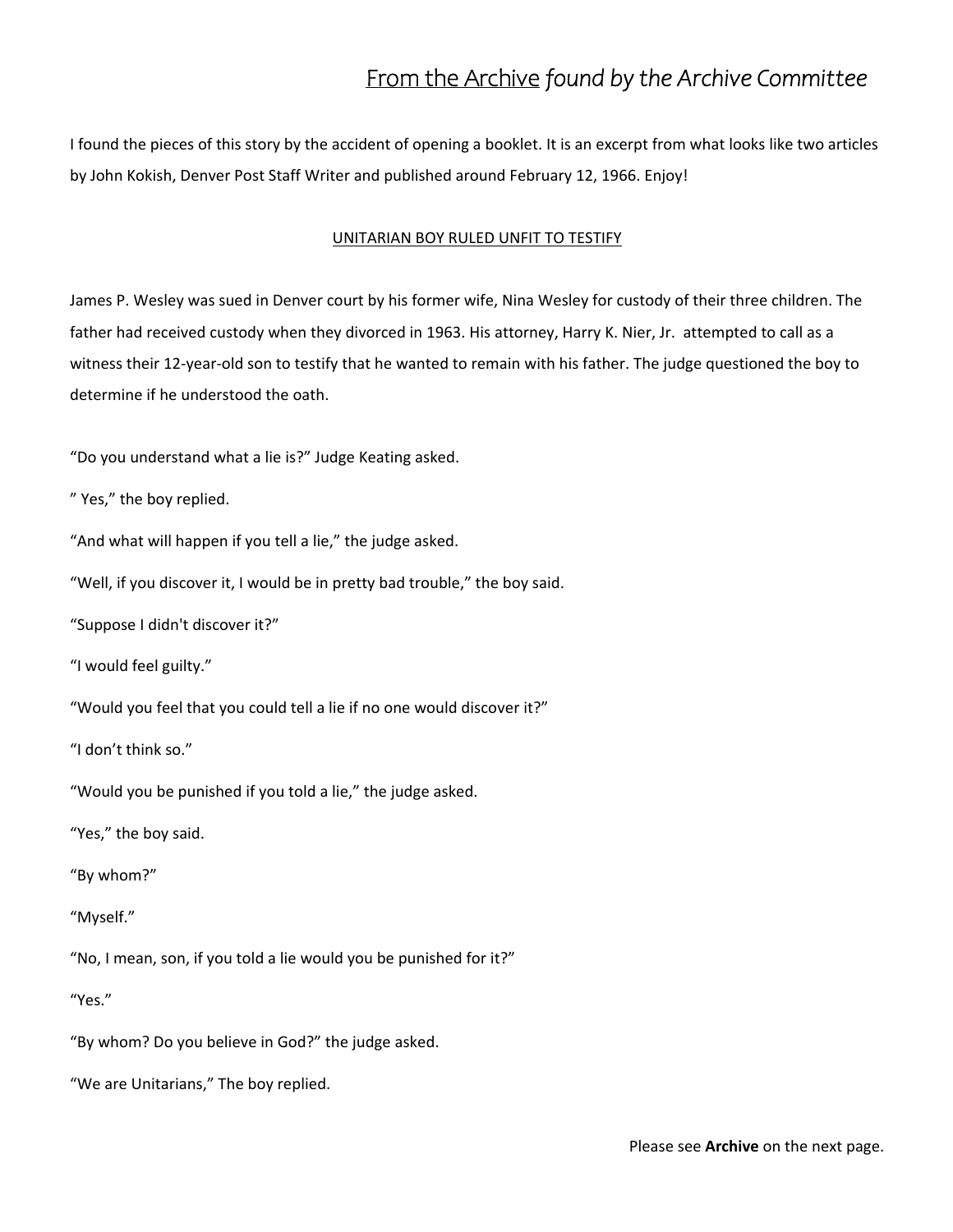#### **Archive** from the previous next page.

"We are Unitarians," The boy replied.

Attorney Nier than asked the boy, "You know the difference between right and wrong, don't you?"

"Yes," the boy said.

"Do you think there is some person higher than you that will punish you if you don't tell the truth," Nier asked?

"Yes."

"Well, in your religion what is that called?"

"Well in our religion we mostly believe in science. Well, that is about it…..I don't know how to explain it really."

"How about the power that you refer to," Nier asked?

"Well, I don't really know."

"Would you be punished?"

"Yes, by my own conscience."

"I don't think he is qualified." Judge Keating said, "Step down son."

During a recess, Attorney Nier contacted Rev. Richard Henry, Pastor of First Unitarian Church to explain the sect, the Unitarian beliefs. Rev Henry testified that the religion is non‐creedal and offers no strict dogma an "every man is answerable to the highest truth within himself which we call conscience and other might call God, and like other citizens we are answerable to the laws of our society."

Judge Keating told a reporter that his decision to bar the boy from testimony was not based on religion, but on his idea that the child did not understand the oath which is: "You do solemnly swear by the ever‐living God and the testimony you are about to give in the cause now on trial before this court will be the truth and the whole truth and nothing but the truth."

Chapter 154 of the Colorado revised statute says: "No person shall be deemed incompetent to testify as a witness on account of his opinion in relation to the Supreme Being or a future state of reward or punishments; nor shall any witness be questioned in regard to his religious opinions." Case law in Colorado involving the competency of minors to understand the meaning of the oath involves children under 10. In numerous cases, children as young as 6 have been permitted to testify. The boy will be 13 on April 10.

When the former, Mrs. Wesley testified she told the judge the boy's IQ was "125 plus". "That," Judge Keating said, "Got him thinking." He decided to reverse his decision. "I think with an IQ as high as that, he understands the oath," the judge said.

After the boy testified, the judge allowed the children to stay with their father, but liberalized the mother's visitation rights. Doctor Wesley and his second wife founded the Unitarian fellowship in Rolla, MO where he was on the faculty.

 On a later editorial page, there were 4 letters in favor of the boy's moral code based on "love and insight." The judge's initial decision was condemned as "illegal" and "unwise."